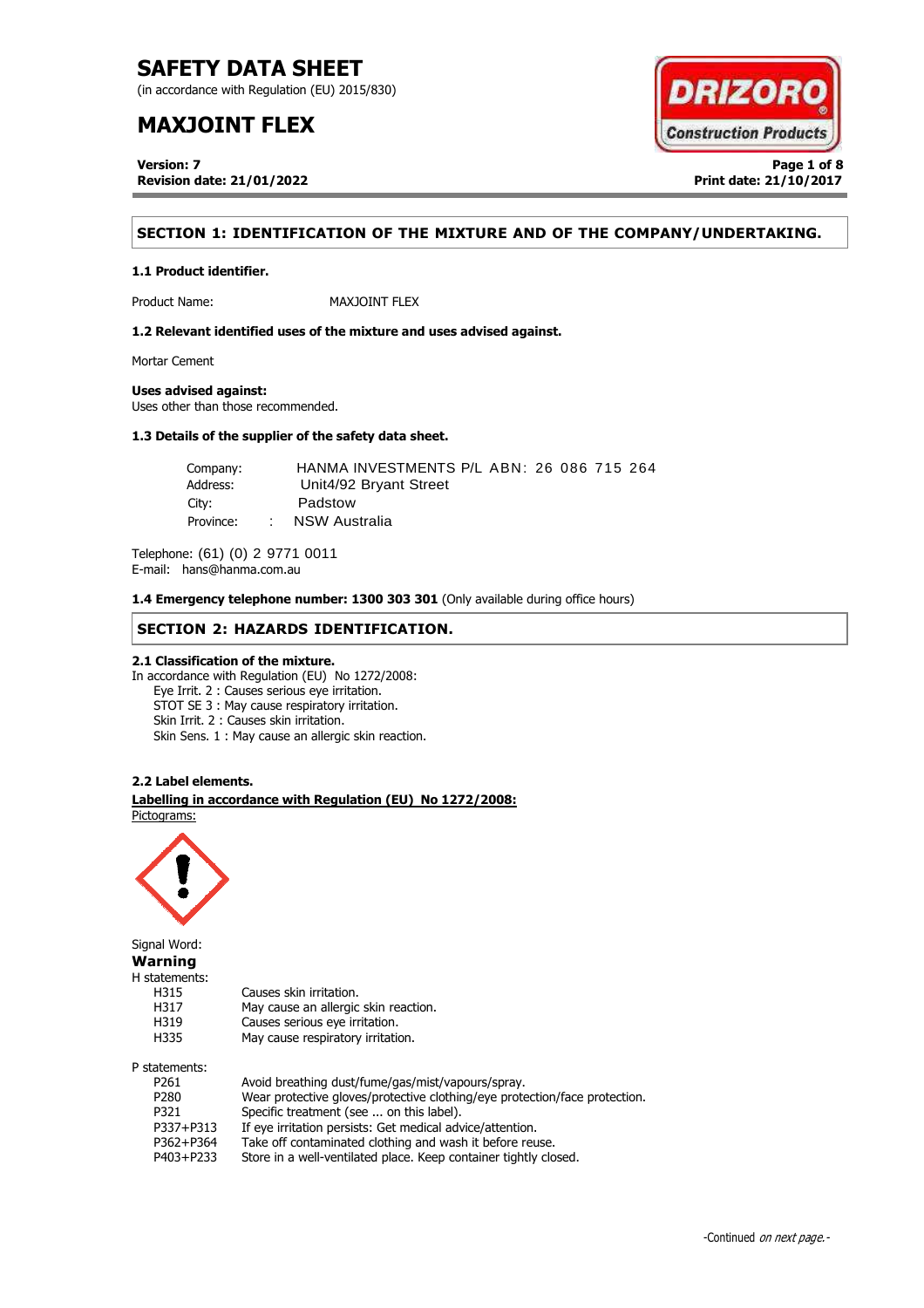(in accordance with Regulation (EU) 2015/830)

# **MAXJOINT FLEX**



**Version: 7 Page 2 of 8 Revision date: 21/01/2022 Print date: 21/10/2017**

P501 Dispose of contents/container to ...

## Contains:

Cement, portland, chemicals

## **2.3 Other hazards.**

In normal use conditions and in its original form, the product itself does not involve any other risk for health and the environment.

## **SECTION 3: COMPOSITION/INFORMATION ON INGREDIENTS.**

## **3.1 Substances.**

Not Applicable.

## **3.2 Mixtures.**

Substances posing a danger to health or the environment in accordance with the Regulation (EC) No. 1272/2008, assigned a Community exposure limit in the workplace, and classified as PBT/vPvB or included in the Candidate List:

|                                        |                             |             | (*)Classification - Regulation (EC)<br>No 1272/2008                                                          |                                    |
|----------------------------------------|-----------------------------|-------------|--------------------------------------------------------------------------------------------------------------|------------------------------------|
| <b>Identifiers</b>                     | <b>Name</b>                 | Concentrate | <b>Classification</b>                                                                                        | specific<br>concentration<br>limit |
| CAS No: 65997-15-1<br>EC No: 266-043-4 | Cement, portland, chemicals | $20 - 50 %$ | Eye Irrit. 2,<br><b>H319 - STOT</b><br>SE 3, H335 -<br>Skin Irrit. 2,<br><b>H315 - Skin</b><br>Sens. 1, H317 |                                    |

(\*)The complete text of the H phrases is given in section 16 of this Safety Data Sheet.

## **SECTION 4: FIRST AID MEASURES.**

IRRITANT PREPARATION. Its repeated or prolonged contact with the skin or mucous membranes can cause irritant symptoms such as reddening of the skin, blisters, or dermatitis. Some of the symptoms may not be immediate. They can cause allergic reactions on the skin.

## **4.1 Description of first aid measures.**

In case of doubt or when symptoms of feeling unwell persist, get medical attention. Never administer anything orally to persons who are unconscious.

## **Inhalation.**

Take the victim into open air; keep them warm and calm. If breathing is irregular or stops, perform artificial respiration. Do not administer anything orally. If unconscious, place them in a suitable position and seek medical assistance.

## **Eye contact**.

If wearing contact lenses, remove them. Wash eyes with plenty of clean and cool water for at least 10 minutes while pulling eyelids up, and seek medical assistance.

## **Skin contact.**

Remove contaminated clothing. Wash skin vigorously with water and soap or a suitable skin cleaner. **NEVER** use solvents or thinners.

## **Ingestion.**

If accidentally ingested, seek immediate medical attention. Keep calm. **NEVER** induce vomiting.

## **4.2 Most important symptoms and effects, both acute and delayed.**

Irritant Product, repeated or prolonged contact with skin or mucous membranes can cause redness, blisters or dermatitis, inhalation of spray mist or particles in suspension may cause irritation of the respiratory tract, some symptoms may not be immediate. Can cause allergic reactions.

## **4.3 Indication of any immediate medical attention and special treatment needed.**

In case of doubt or when symptoms of feeling unwell persist, get medical attention. Never administer anything orally to persons who are unconscious.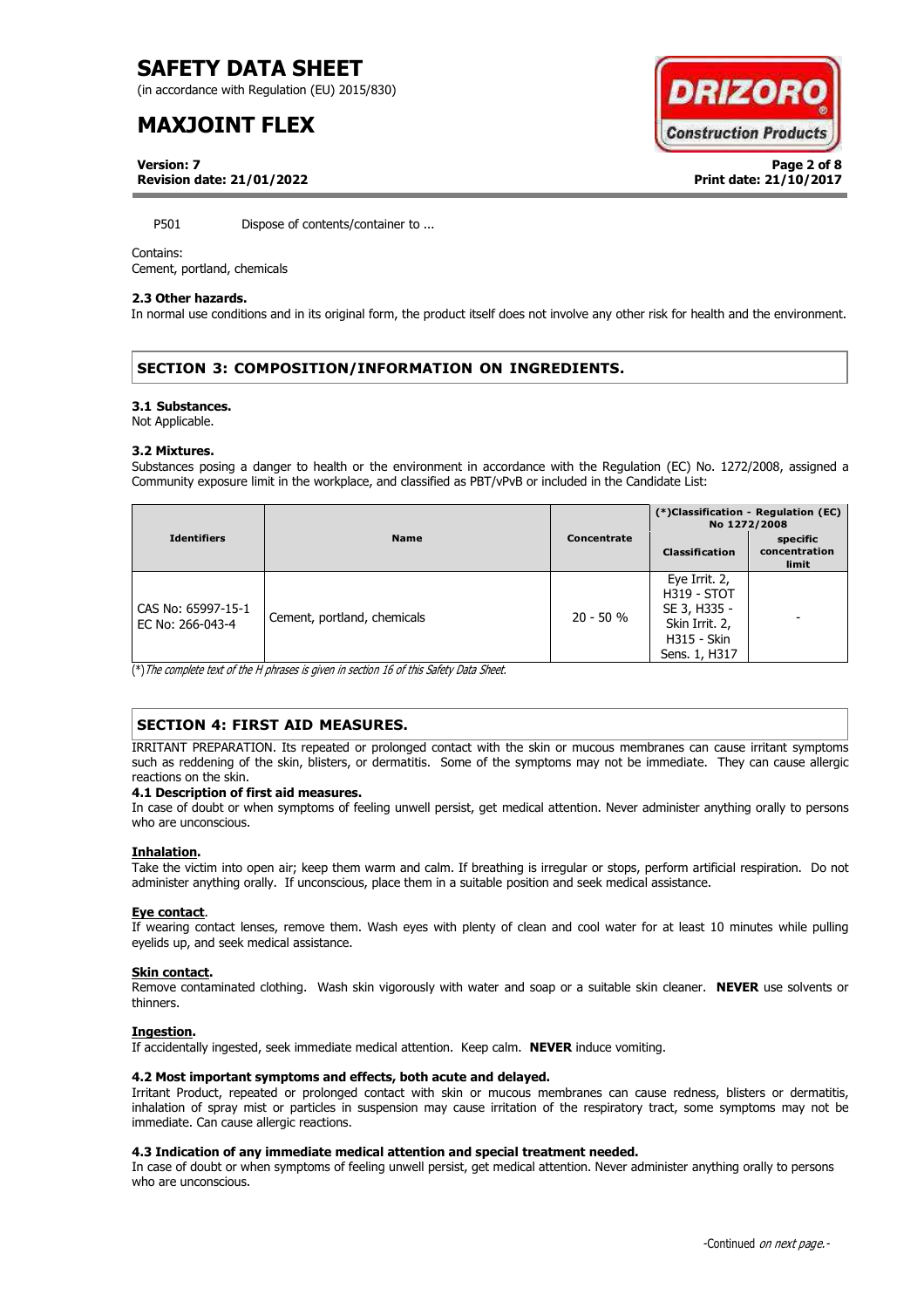(in accordance with Regulation (EU) 2015/830)

# **MAXJOINT FLEX**

**Version: 7 Page 3 of 8 Revision date: 21/01/2022 Print date: 21/10/2017**



## **SECTION 5: FIREFIGHTING MEASURES.**

The product does not present any particular risk in case of fire.

## **5.1 Extinguishing media.**

## **Recommended extinguishing methods.**

Extinguisher powder or CO<sub>2</sub>. In case of more serious fires, also alcohol-resistant foam and water spray. Do not use a direct stream of water to extinguish.

## **5.2 Special hazards arising from the mixture. Special risks.**

Fire can cause thick, black smoke. As a result of thermal decomposition, dangerous products can form: carbon monoxide, carbon dioxide. Exposure to combustion or decomposition products can be harmful to your health.

## **5.3 Advice for firefighters.**

Use water to cool tanks, cisterns, or containers close to the heat source or fire. Take wind direction into account. Prevent the products used to fight the fire from going into drains, sewers, or waterways.

## **Fire protection equipment.**

According to the size of the fire, it may be necessary to use protective suits against the heat, individual breathing equipment, gloves, protective goggles or facemasks, and gloves.

## **SECTION 6: ACCIDENTAL RELEASE MEASURES.**

## **6.1 Personal precautions, protective equipment and emergency procedures.**

For exposure control and individual protection measures, see section 8.

## **6.2 Environmental precautions.**

Prevent the contamination of drains, surface or subterranean waters, and the ground.

## **6.3 Methods and material for containment and cleaning up.**

The contaminated area should be immediately cleaned with an appropriate de-contaminator. Pour the decontaminator on the remains in an opened container and let it act various days until no further reaction is produced.

## **6.4 Reference to other sections.**

For exposure control and individual protection measures, see section 8.

For later elimination of waste, follow the recommendations under section 13.

## **SECTION 7: HANDLING AND STORAGE.**

## **7.1 Precautions for safe handling.**

For personal protection, see section 8. Never use pressure to empty the containers. They are not pressure-resistant containers. In the application area, smoking, eating, and drinking must be prohibited.

Follow legislation on occupational health and safety.

Keep the product in containers made of a material identical to the original.

## **7.2 Conditions for safe storage, including any incompatibilities.**

Store according to local legislation. Observe indications on the label. Store the containers between 5 and 35° C, in a dry and well-ventilated place, far from sources of heat and direct solar light. Keep far away from ignition points. Keep away from oxidising agents and from highly acidic or alkaline materials. Do not smoke. Prevent the entry of non-authorised persons. Once the containers are open, they must be carefully closed and placed vertically to prevent spills.

The product is not affected by Directive 2012/18/EU (SEVESO III).

**7.3 Specific end use(s).**

Not available.

## **SECTION 8: EXPOSURE CONTROLS/PERSONAL PROTECTION.**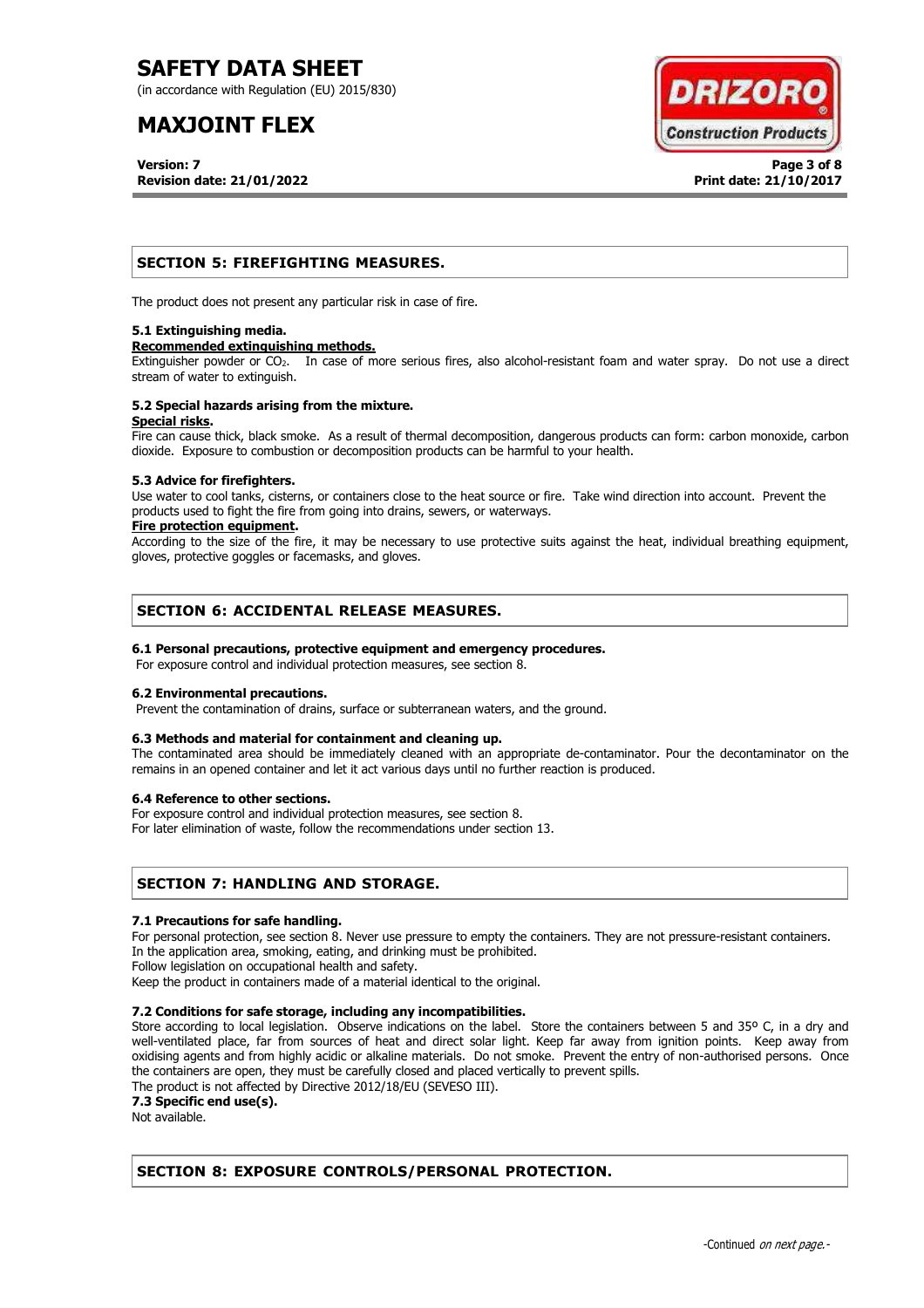(in accordance with Regulation (EU) 2015/830)

# **MAXJOINT FLEX**

**Version: 7 Page 4 of 8 Revision date: 21/01/2022 Print date: 21/10/2017**



## **8.1 Control parameters.**

The product does NOT contain substances with Professional Exposure Environmental Limit Values.The product does NOT contain substances with Biological Limit Values.

## **8.2 Exposure controls.**

## **Measures of a technical nature:**

Provide adequate ventilation, which can be achieved by using good local exhaust-ventilation and a good general exhaust system.

| <b>Concentration:</b>        | <b>100 %</b>                                                                                                                                                                                                                                                                                                        |  |  |  |  |
|------------------------------|---------------------------------------------------------------------------------------------------------------------------------------------------------------------------------------------------------------------------------------------------------------------------------------------------------------------|--|--|--|--|
| Uses:                        | <b>Mortar Cement</b>                                                                                                                                                                                                                                                                                                |  |  |  |  |
| <b>Breathing protection:</b> |                                                                                                                                                                                                                                                                                                                     |  |  |  |  |
| PPE:                         | Filter mask for protection against gases and particles.                                                                                                                                                                                                                                                             |  |  |  |  |
| Characteristics:             | «CE» marking, category III. The mask must have a wide field of vision and an<br>anatomically designed form in order to be sealed and watertight.                                                                                                                                                                    |  |  |  |  |
| CEN standards:               | EN 136, EN 140, EN 405                                                                                                                                                                                                                                                                                              |  |  |  |  |
| Maintenance:                 | Should not be stored in places exposed to high temperatures and damp environments before use. Special<br>attention should be paid to the state of the inhalation and exhalation valves in the face adaptor.<br>Read carefully the manufacturer's instructions regarding the equipment's use and maintenance. Attach |  |  |  |  |
| Observations:                | the necessary filters to the equipment according to the specific nature of the risk (Particles and aerosols:<br>P1-P2-P3, Gases and vapours: A-B-E-K-AX), changing them as advised by the manufacturer.                                                                                                             |  |  |  |  |
| Filter Type needed:          | A2                                                                                                                                                                                                                                                                                                                  |  |  |  |  |
| <b>Hand protection:</b>      |                                                                                                                                                                                                                                                                                                                     |  |  |  |  |
| PPE:<br>Characteristics:     | Protective gloves against chemicals.<br>«CE» marking, category III.                                                                                                                                                                                                                                                 |  |  |  |  |
| CEN standards:               | EN 374-1, En 374-2, EN 374-3, EN 420                                                                                                                                                                                                                                                                                |  |  |  |  |
| Maintenance:                 | Keep in a dry place, away from any sources of heat, and avoid exposure to sunlight as much as possible.<br>Do not make any changes to the gloves that may alter their resistance, or apply paints, solvents or<br>adhesives.                                                                                        |  |  |  |  |
| Observations:                | Gloves should be of the appropriate size and fit the user's hand well, not being too loose or too tight.<br>Always use with clean, dry hands.                                                                                                                                                                       |  |  |  |  |
| Material:                    | Breakthrough time<br>Material thickness<br>PVC (polyvinyl chloride)<br>>480<br>0,35<br>(min.):<br>$(mm)$ :                                                                                                                                                                                                          |  |  |  |  |
| <b>Eye protection:</b>       |                                                                                                                                                                                                                                                                                                                     |  |  |  |  |
| PPE:<br>Characteristics:     | Face shield.<br>«CE» marking, category II. Face and eye protector against splashing liquid.                                                                                                                                                                                                                         |  |  |  |  |
| CEN standards:               | EN 165, EN 166, EN 167, EN 168                                                                                                                                                                                                                                                                                      |  |  |  |  |
| Maintenance:                 | Visibility through lenses should be ideal. Therefore, these parts should be cleaned daily. Protectors should<br>be disinfected periodically following the manufacturer's instructions. Make sure that mobile parts move<br>smoothly.                                                                                |  |  |  |  |
| Observations:                | Face shields should offer a field of vision with a dimension in the central line of, at least, 150 mm<br>vertically once attached to the frame.                                                                                                                                                                     |  |  |  |  |
| <b>Skin protection:</b>      |                                                                                                                                                                                                                                                                                                                     |  |  |  |  |
| PPE:                         | Anti-static protective clothing.                                                                                                                                                                                                                                                                                    |  |  |  |  |
| Characteristics:             | «CE» marking, category II. Protective clothing should not be too tight or loose in<br>order not to obstruct the user's movements.                                                                                                                                                                                   |  |  |  |  |
| CEN standards:               | EN 340, EN 1149-1, EN 1149-2, EN 1149-3, EN 1149-5                                                                                                                                                                                                                                                                  |  |  |  |  |
| Maintenance:                 | In order to quarantee uniform protection, follow the washing and maintenance instructions provided by<br>the manufacturer.                                                                                                                                                                                          |  |  |  |  |
| Observations:                | The protective clothing should offer a level of comfort in line with the level of protection provided in<br>terms of the hazard against which it protects, bearing in mind environmental conditions, the user's level<br>of activity and the expected time of use.                                                  |  |  |  |  |
| PPE:<br>Characteristics:     | Anti-static safety footwear.<br>«CE» marking, category II.                                                                                                                                                                                                                                                          |  |  |  |  |
| CEN standards:               | EN ISO 13287, EN ISO 20344, EN ISO 20346                                                                                                                                                                                                                                                                            |  |  |  |  |
| Maintenance:                 | The footwear should be checked regularly                                                                                                                                                                                                                                                                            |  |  |  |  |
| Observations:                | The level of comfort during use and acceptability are factors that are assessed very differently depending<br>on the user. Therefore, it is advisable to try on different footwear models and, if possible, different<br>widths.                                                                                    |  |  |  |  |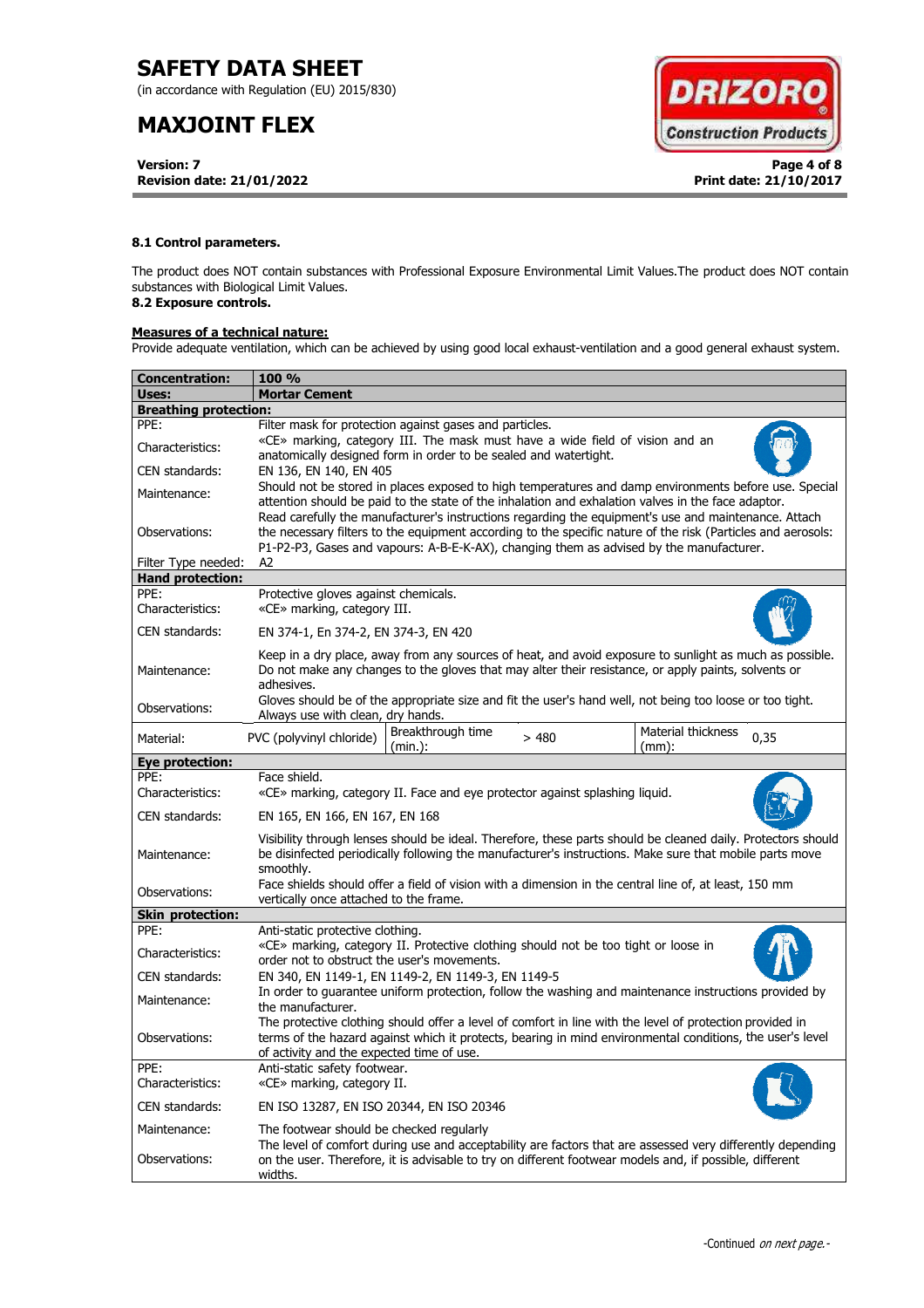(in accordance with Regulation (EU) 2015/830)

# **MAXJOINT FLEX**

**Version: 7 Page 5 of 8 Revision date: 21/01/2022 Print date: 21/10/2017**



## **SECTION 9: PHYSICAL AND CHEMICAL PROPERTIES.**

## **9.1 Information on basic physical and chemical properties.**

Appearance:Odourless powder with characteristic colour Colour: N.A./N.A. Odour:N.A./N.A. Odour threshold:N.A./N.A. pH:11 -13.5 Melting point: > 1000 °C °C Boiling Point: N.A./N.A. Flash point: N.A./N.A. Evaporation rate: N.A./N.A. Inflammability (solid, gas): N.A./N.A. Lower Explosive Limit: N.A./N.A. Upper Explosive Limit: N.A./N.A. Vapour pressure: N.A./N.A. Vapour density:N.A./N.A. Relative density:  $1.25 - 1.40$  g/cm<sup>3</sup> Solubility:N.A./N.A. Liposolubility: N.A./N.A. Hydrosolubility: En contacto con agua precipita Partition coefficient (n-octanol/water): N.A./N.A. Auto-ignition temperature: N.A./N.A. Decomposition temperature: N.A./N.A. Viscosity: N.A./N.A. Explosive properties: N.A./N.A. Oxidizing properties: N.A./N.A. N.A./N.A.= Not Available/Not Applicable due to the nature of the product

## **9.2 Other information.**

Pour point: N.A./N.A. Blink: N.A./N.A. Kinematic viscosity: N.A./N.A. N.A./N.A.= Not Available/Not Applicable due to the nature of the product

## **SECTION 10: STABILITY AND REACTIVITY.**

## **10.1 Reactivity.**

The product does not present hazards by their reactivity.

## **10.2 Chemical stability.**

Unstable in contact with: - Acids.

## **10.3 Possibility of hazardous reactions.**

Neutralization can occur on contact with acids.

#### **10.4 Conditions to avoid.**

- Avoid contact with acids.

## **10.5 Incompatible materials.**

Avoid the following materials: - Acids.

## **10.6 Hazardous decomposition products.**

Depending on conditions of use, can be generated the following products: - Corrosive vapors or gases.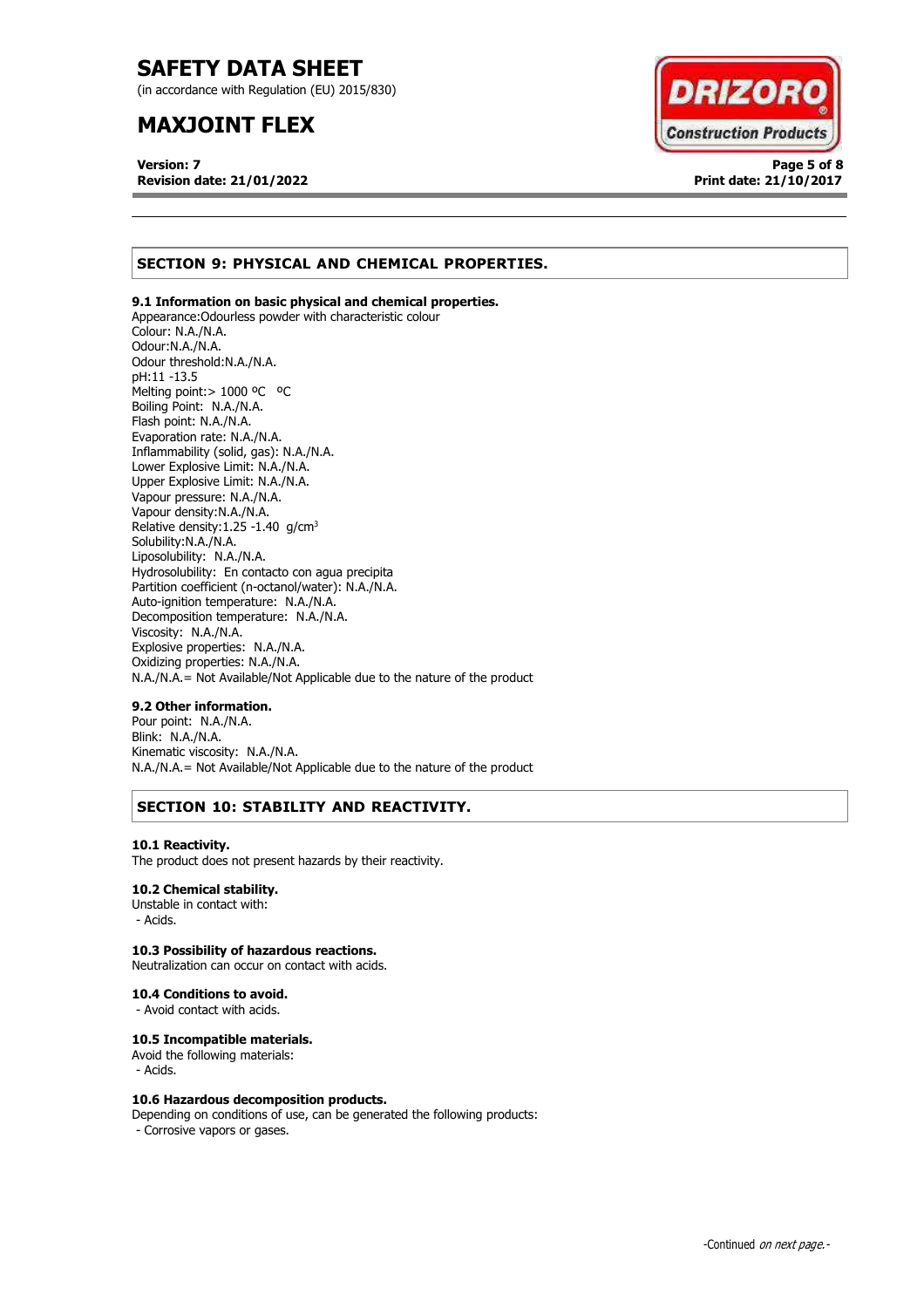(in accordance with Regulation (EU) 2015/830)

# **MAXJOINT FLEX**



**Version: 7 Page 6 of 8 Revision date: 21/01/2022 Print date: 21/10/2017**

## **SECTION 11: TOXICOLOGICAL INFORMATION.**

IRRITANT PREPARATION. Splatters in the eyes can cause irritation.

IRRITANT PREPARATION. The inhalation of spray mist or suspended particulates can irritate the respiratory tract. It can also cause serious respiratory difficulties, central nervous system disorders, and in extreme cases, unconsciousness.

IRRITANT PREPARATION. Its repeated or prolonged contact with the skin or mucous membranes can cause irritant symptoms such as reddening of the skin, blisters, or dermatitis. Some of the symptoms may not be immediate. They can cause allergic reactions on the skin.

## **11.1 Information on toxicological effects.**

There are no tested data available on the product. Repeated or prolonged contact with the product can cause the elimination of oil from the skin, giving rise to non-allergic contact dermatitis and absorption of the product through the skin.

Splatters in the eyes can cause irritation and reversible damage.

a) acute toxicity; Not conclusive data for classification.

b) skin corrosion/irritation; Product classified: Skin irritant, Category 2: Causes skin irritation.

c) serious eye damage/irritation; Product classified: Eye irritation, Category 2: Causes serious eye irritation.

d) respiratory or skin sensitisation; Product classified: Skin sensitiser, Category 1: May cause an allergic skin reaction.

e) germ cell mutagenicity; Not conclusive data for classification.

f) carcinogenicity; Not conclusive data for classification.

g) reproductive toxicity; Not conclusive data for classification.

h) STOT-single exposure; Product classified: Specific target organ toxicity following a single exposure, Category 3:

i) STOT-repeated exposure; Not conclusive data for classification.

j) aspiration hazard; Not conclusive data for classification.

## **SECTION 12: ECOLOGICAL INFORMATION.**

## **12.1 Toxicity.**

No information is available regarding the ecotoxicity of the substances present.

## **12.2 Persistence and degradability.**

No information is available about persistence and degradability of the product.

## **12.3 Bioaccumulative potencial.**

No information is available regarding the bioaccumulation of the substances present.

## **12.4 Mobility in soil.**

No information is available about the mobility in soil. The product must not be allowed to go into sewers or waterways. Prevent penetration into the ground.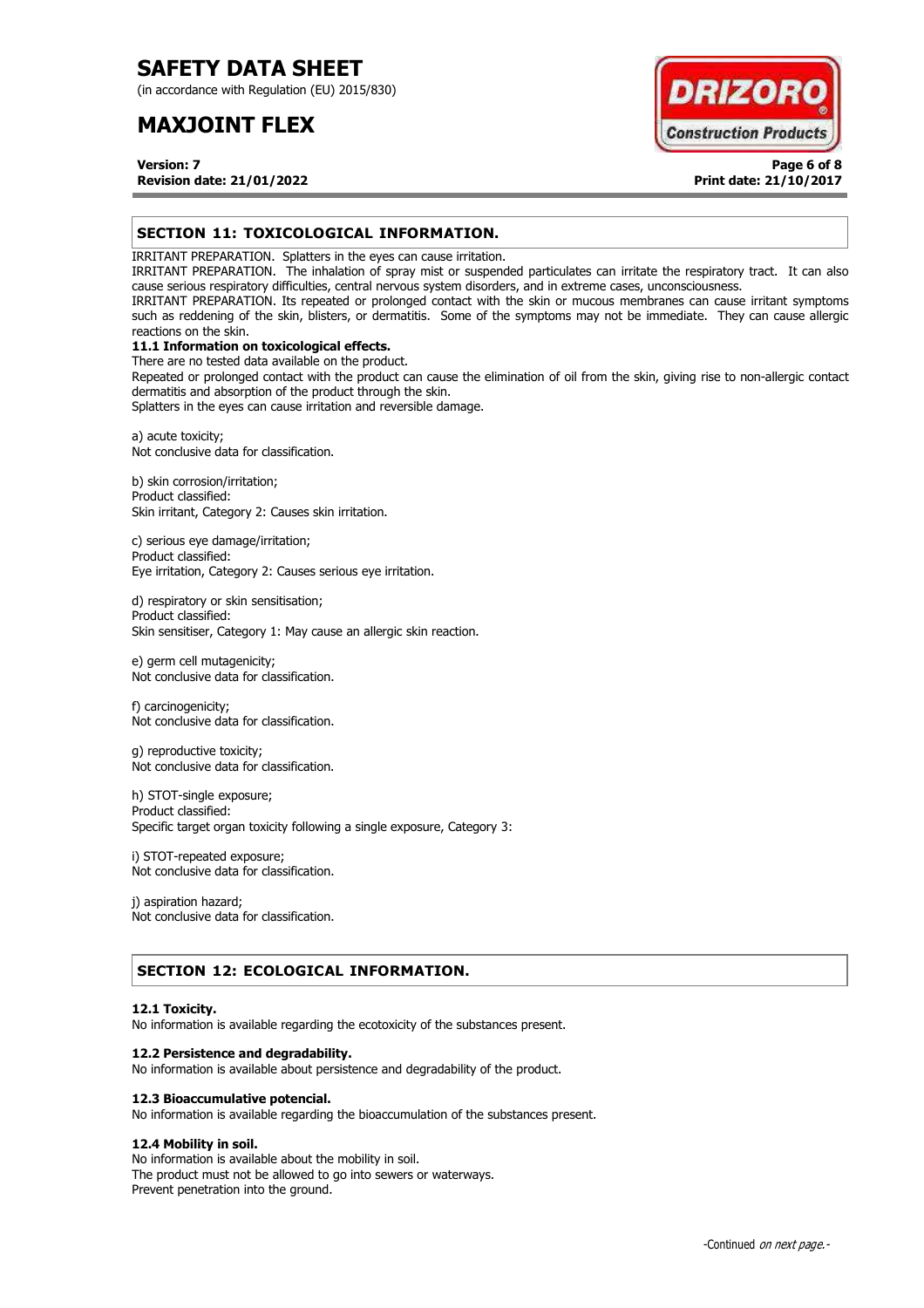(in accordance with Regulation (EU) 2015/830)

# **MAXJOINT FLEX**

**Version: 7 Page 7 of 8 Revision date: 21/01/2022 Print date: 21/10/2017**



## **12.5 Results of PBT and vPvB assessment.**

No information is available about the results of PBT and vPvB assessment of the product.

## **12.6 Other adverse effects.**

No information is available about other adverse effects for the environment.

## **SECTION 13 DISPOSAL CONSIDERATIONS.**

#### **13.1 Waste treatment methods.**

Do not dump into sewers or waterways. Waste and empty containers must be handled and eliminated according to current, local/national legislation.

Follow the provisions of Directive 2008/98/EC regarding waste management.

## **SECTION 14: TRANSPORT INFORMATION.**

Transportation is not dangerous. In case of road accident causing the product's spillage, proceed in accordance with point 6. **14.1 UN number.**

Transportation is not dangerous.

## **14.2 UN proper shipping name.**

Description: ADR: Transportation is not dangerous.<br>IMDG: Transportation is not dangerous. Transportation is not dangerous. ICAO: Transportation is not dangerous.

## **14.3 Transport hazard class(es).**

Transportation is not dangerous.

## **14.4 Packing group.**

Transportation is not dangerous.

## **14.5 Environmental hazards.**

Transportation is not dangerous.

## **14.6 Special precautions for user.**

Transportation is not dangerous.

## **14.7 Transport in bulk according to Annex II of MARPOL and the IBC Code.**

Transportation is not dangerous.

## **SECTION 15: REGULATORY INFORMATION.**

## **15.1 Safety, health and environmental regulations/legislation specific for the mixture.**

The product is not affected by the Regulation (EC) No 1005/2009 of the European Parliament and of the Council of 16 September 2009 on substances that deplete the ozone layer.

Volatile organic compound (VOC) VOC content (p/p): 0 % VOC content: 0 g/l

The product is not affected by Directive 2012/18/EU (SEVESO III).

The product is not affected by Regulation (EU) No 528/2012 concerning the making available on the market and use of biocidal products.

The product is not affected by the procedure established Regulation (EU) No 649/2012, concerning the export and import of dangerous chemicals.